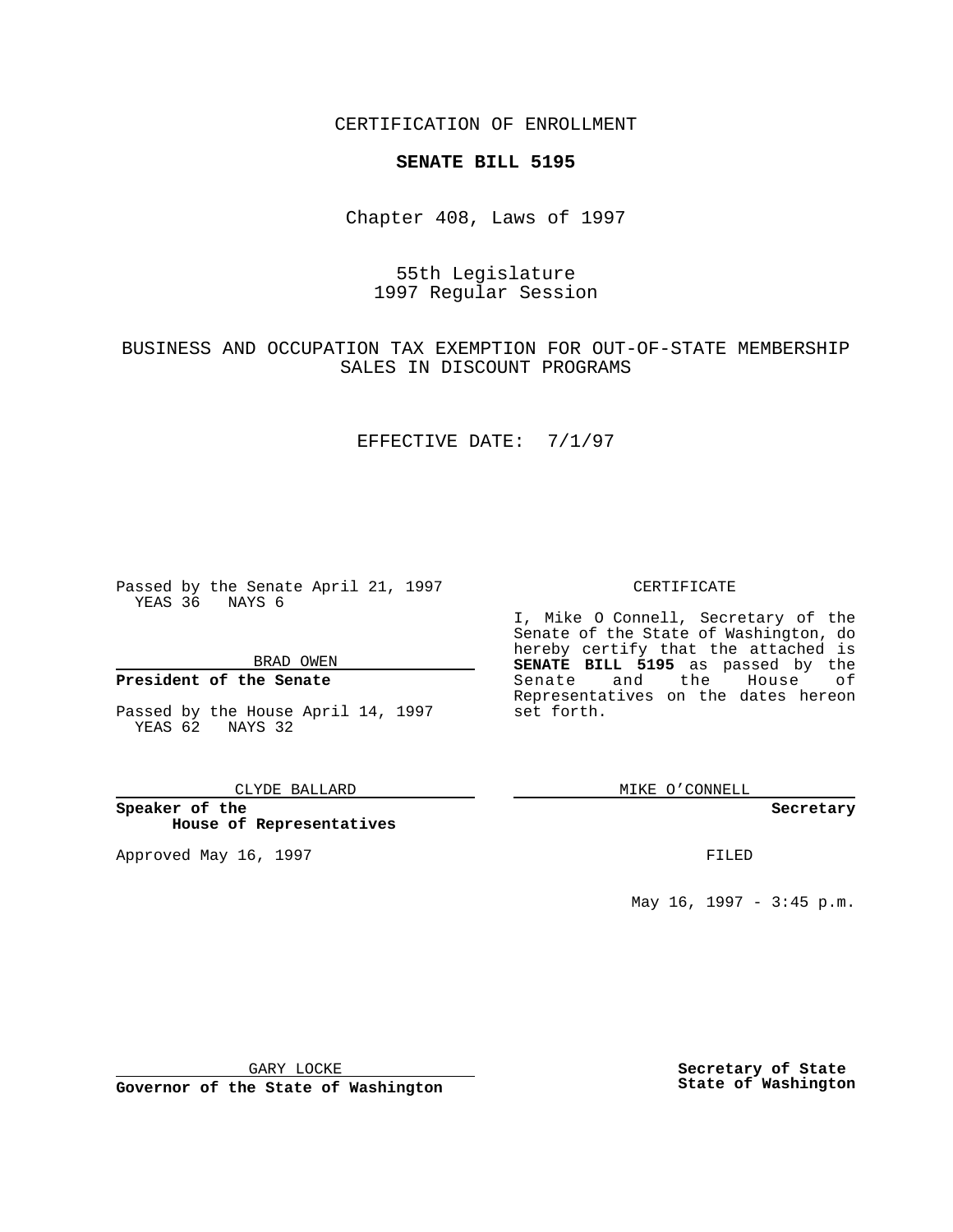## **SENATE BILL 5195** \_\_\_\_\_\_\_\_\_\_\_\_\_\_\_\_\_\_\_\_\_\_\_\_\_\_\_\_\_\_\_\_\_\_\_\_\_\_\_\_\_\_\_\_\_\_\_

\_\_\_\_\_\_\_\_\_\_\_\_\_\_\_\_\_\_\_\_\_\_\_\_\_\_\_\_\_\_\_\_\_\_\_\_\_\_\_\_\_\_\_\_\_\_\_

Passed Legislature - 1997 Regular Session AS AMENDED BY THE HOUSE

**State of Washington 55th Legislature 1997 Regular Session By** Senators Deccio and Newhouse; by request of Department of Revenue Read first time 01/20/97. Referred to Committee on Ways & Means.

 AN ACT Relating to the taxation of membership sales in discount programs; adding a new section to chapter 82.04 RCW; providing an effective date; and declaring an emergency.

BE IT ENACTED BY THE LEGISLATURE OF THE STATE OF WASHINGTON:

 NEW SECTION. **Sec. 1.** A new section is added to chapter 82.04 RCW to read as follows:

 (1) For the purposes of this section, "qualifying discount program" means a membership program, club, or plan that entitles the member to discounts on services or products sold by others. The term does not include any discount program which in part or in total entitles the member to discounts on services or products sold by the seller of the membership or an affiliate of the seller of the membership. "Affiliate," for the purposes of this section, means any person who directly, or indirectly through one or more intermediaries, controls, or is controlled by, or is under common control with, the seller.

 (2) Persons selling memberships in a qualifying discount program are not subject to tax under this chapter on that portion of the membership sales where the seller delivers the membership materials to the purchaser who receives them at a point outside this state.